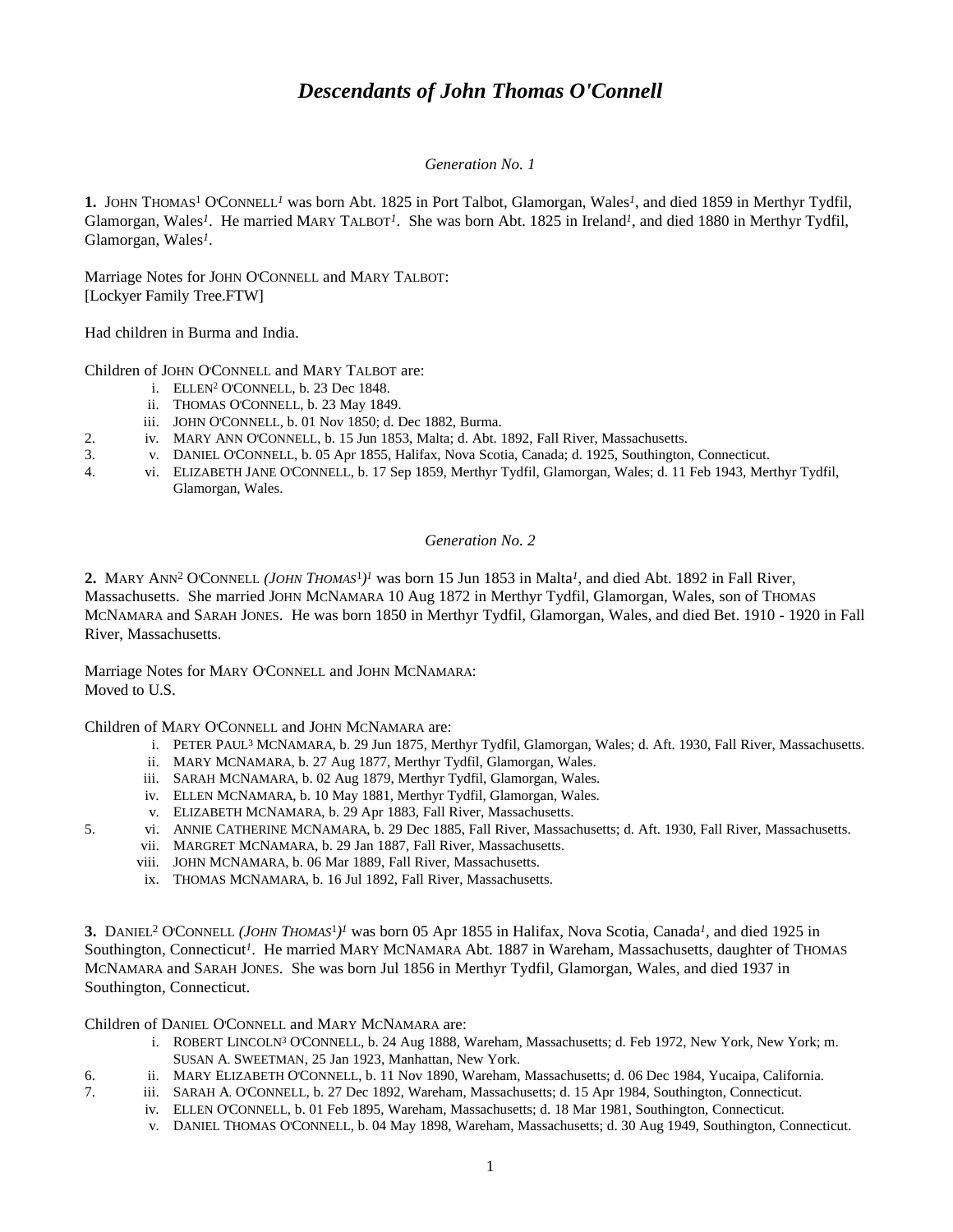4. ELIZABETH JANE<sup>2</sup> O'CONNELL (*JOHN THOMAS*<sup>1</sup>)<sup>*I*</sup> was born 17 Sep 1859 in Merthyr Tydfil, Glamorgan, Wales<sup>*I*</sup>, and died 11 Feb 1943 in Merthyr Tydfil, Glamorgan, Wales*<sup>1</sup>* . She married HERBERT JONES*<sup>1</sup>* , son of JOHN JONES and MARIA UNKNOWN. He was born 21 Jan 1854 in Swansea, Glamorgan, Wales*<sup>1</sup>* , and died 13 Jan 1935 in Merthyr Tydfil, Glamorgan, Wales*<sup>1</sup>* .

Marriage Notes for ELIZABETH O'CONNELL and HERBERT JONES: [Lockyer Family Tree.FTW]

According to 1891 Wales censu, lived at 7 Coedcae Court, Merthyr Tydfil, Wales. According to notes of David Mervin Lockyer, they lived at 1 Milton place, Twynyrodyn area of Merthyr Tydfil.

Children of ELIZABETH O'CONNELL and HERBERT JONES are:

i. JOHN<sup>3</sup> JONES<sup>1</sup>, b. Abt.  $1882<sup>1</sup>$ .

- 8. ii. MARY JANE JONES, b. 31 Jan 1883, Merthyr Tydfil, Glamorgan, Wales; d. 19 Jul 1981, Phoenix, Arizona.
- iii. MARIA JONES<sup>1</sup>, b. Abt. 1885<sup>1</sup>.
- 9. iv. HERBERT GARFIELD JONES, b. 12 Oct 1887, Merthyr Tydfil, Glamorgan, Wales; d. May 1970, New Haven, Connecticut.

## *Generation No. 3*

**5.** ANNIE CATHERINE<sup>3</sup> MCNAMARA *(MARY ANN*<sup>2</sup>  *O'CONNELL, JOHN THOMAS*<sup>1</sup> *)* was born 29 Dec 1885 in Fall River, Massachusetts, and died Aft. 1930 in Fall River, Massachusetts. She married MICHAEL W. HERLIHY Abt. 1913 in Fall River, Massachusetts. He was born Abt. 1889 in Ireland, and died Aft. 1930 in Fall River, Massachusetts.

Children of ANNIE MCNAMARA and MICHAEL HERLIHY are:

- i. MICHAEL J. 4 HERLIHY, b. Abt. 1914, Fall River, Massachusetts.
- ii. WILLIAM F. HERLIHY, b. Abt. 1916, Fall River, Massachusetts.
- iii. PAUL HERLIHY, b. Abt. 1922, Fall River, Massachusetts.

**6.** MARY ELIZABETH<sup>3</sup> O'CONNELL *(DANIEL*<sup>2</sup> *, JOHN THOMAS*<sup>1</sup> *)* was born 11 Nov 1890 in Wareham, Massachusetts, and died 06 Dec 1984 in Yucaipa, California. She married THOMAS RICHARD FRENCH Abt. 1925 in Massachusetts, son of JOHN FRENCH and ROSANNA. He was born 21 Mar 1897 in Peabody, Massachusetts, and died Apr 1983 in Roosevelt, New York.

Children of MARY O'CONNELL and THOMAS FRENCH are:

- 10. i. ELIZABETH MARY<sup>4</sup> FRENCH, b. 24 May 1925, New Haven, Connecticut; d. 24 Jan 2001, Yucaipa, California.
	- ii. HELEN ROSE FRENCH, b. 1928, Massachusetts; m. PERRY DAVID RUTTER.

7. SARAH A.<sup>3</sup> O'CONNELL (DANIEL<sup>2</sup>, JOHN THOMAS<sup>1</sup>) was born 27 Dec 1892 in Wareham, Massachusetts, and died 15 Apr 1984 in Southington, Connecticut. She married WILLIAM AUGUST GEORGII 30 Apr 1919 in St. Thomas Church, Southington, Connecticut, son of GOTTLIEB GEORGII and LOUISE OBER. He was born 30 Apr 1895 in Manhattan, New York, and died 19 Sep 1956 in Southington, Hartford, Connecticut.

Children of SARAH O'CONNELL and WILLIAM GEORGII are:

- i. WILLIAM PAUL<sup>4</sup> GEORGII, b. 22 Jun 1920, Southington, Connecticut; d. 13 Sep 2003, Southington, Connecticut; m. DOROTHY G. FISCHER, 22 Dec 1945, Southington, Connecticut; b. 31 Mar 1924, Southington, Connecticut; d. 06 May 2001, Southington, Connecticut.
- 11. ii. MARY LOUISE GEORGII, b. 04 Aug 1923, Southington, Connecticut.
- 12. iii. DANIEL ROBERT GEORGIE, b. 09 Oct 1925, Southington, Connecticut; d. 01 Dec 1994, Southington, Connecticut.
- 13. iv. ADOLPH GEORGII, b. 27 Nov 1926, Southington, Connecticut.
	- v. DAVID STEPHEN GEORGII, b. 27 Mar 1928, Southington, Connecticut.
	- vi. CATHERINE GEORGII, b. Abt. 1930, Southington, Connecticut; d. Abt. 1930, Southington, Connecticut.

**8.** MARY JANE<sup>3</sup> JONES *(ELIZABETH JANE*<sup>2</sup>  *O'CONNELL, JOHN THOMAS*<sup>1</sup> *) 1* was born 31 Jan 1883 in Merthyr Tydfil, Glamorgan, Wales*<sup>1</sup>* , and died 19 Jul 1981 in Phoenix, Arizona*<sup>1</sup>* . She married DAVID GEORGE LOCKYER*<sup>1</sup>* 18 Oct 1917 in Merthyr Tydfil, Glamorgan, Wales<sup>1</sup>, son of JAMES LOCKYER and SOPHIA WILLIAMS. He was born 23 Apr 1886 in Merthyr Tydfil,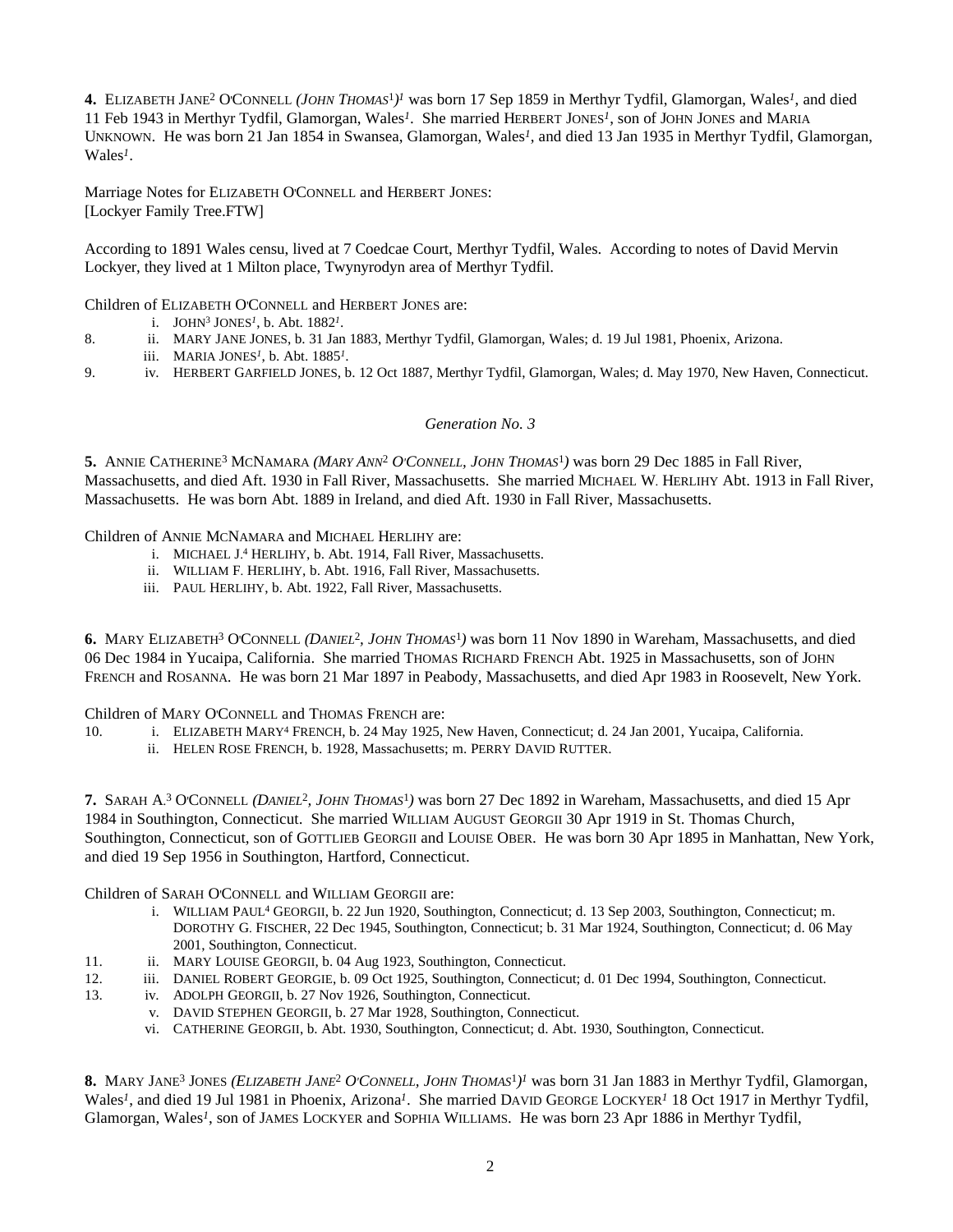Glamorgan, Wales<sup>1</sup>, and died 25 Jan 1937 in Southington, Connecticut<sup>1</sup>.

Marriage Notes for MARY JONES and DAVID LOCKYER: [Lockyer Family Tree.FTW]

Immigrated to the United States, arriving at New York 1 September 1923 abord the Berengaria. Children: Doris Sophia, age 4; Mary Elizabeth, age 2 yr, 1 mo.

Children of MARY JONES and DAVID LOCKYER are:

- i. DORIS SOPHIA<sup>4</sup> LOCKYER<sup>1</sup>, b. 18 Oct 1918, Merthyr Tydfil, Glamorgan, Wales<sup>1</sup>.
- 14. ii. MARY ELIZABETH LOCKYER, b. 11 Jul 1921, Merthyr Tydfil, Glamorgan, Wales.
	- iii. DAVID MERVYN LOCKYER<sup>1</sup>, b. 12 Oct 1924, Southington, Connecticut<sup>1</sup>; m. ELEANOR L. UNKNOWN.

**9.** HERBERT GARFIELD<sup>3</sup> JONES *(ELIZABETH JANE*<sup>2</sup>  *O'CONNELL, JOHN THOMAS*<sup>1</sup> *) 1* was born 12 Oct 1887 in Merthyr Tydfil, Glamorgan, Wales<sup>*1*</sup>, and died May 1970 in New Haven, Connecticut. He married CARRIE A. UNKNOWN Abt. 1917 in Southington, Connecticut. She was born Abt. 1889 in Connecticut.

Children of HERBERT JONES and CARRIE UNKNOWN are:

- i. GARFIELD HUNTER<sup>4</sup> JONES, b. Abt. 1925, Southington, Connecticut.
- ii. FREMONT C. JONES, b. Abt. 1929, Southington, Connecticut.

## *Generation No. 4*

**10.** ELIZABETH MARY<sup>4</sup> FRENCH *(MARY ELIZABETH*<sup>3</sup>  *O'CONNELL, DANIEL*<sup>2</sup> *, JOHN THOMAS*<sup>1</sup> *)* was born 24 May 1925 in New Haven, Connecticut, and died 24 Jan 2001 in Yucaipa, California. She married JACK KRATOVIL.

Children of ELIZABETH FRENCH and JACK KRATOVIL are:

- i. KATHLEEN<sup>5</sup> KRATOVIL.
- ii. MICHAEL KRATOVIL.
- iii. PATRICK THOMAS KRATOVIL.

**11.** MARY LOUISE<sup>4</sup> GEORGII *(SARAH A.* 3  *O'CONNELL, DANIEL*<sup>2</sup> *, JOHN THOMAS*<sup>1</sup> *)* was born 04 Aug 1923 in Southington, Connecticut. She married ARMAND ARTHUR MESSIER 31 May 1943 in St. Thomas Church, Southington, Connecticut. He was born 15 Aug 1922 in Bristol, Connecticut, and died 30 Nov 1982 in Southington, Connecticut.

Children of MARY GEORGII and ARMAND MESSIER are:

- i. MICHAEL ARMAND<sup>5</sup> MESSIER, b. 25 Jan 1945, Southington, Connecticut; m. ELAINE ANN SEVERSON, 28 Jan 1967, Naugatuck, Connecticut; b. 07 Sep 1945, Naugatuck, Connecticut.
- ii. MARILYN MESSIER, b. 23 Aug 1947.
- iii. KATHY MESSIER, b. 02 Mar 1949.
- iv. SARA ELAINE MESSIER, b. 03 Jun 1955.
- v. WILLIAM ARTHUR MESSIER, b. 25 Feb 1957.

12. DANIEL ROBERT<sup>4</sup> GEORGIE (SARAH A.<sup>3</sup> O'CONNELL, DANIEL<sup>2</sup>, JOHN THOMAS<sup>1</sup>)<sup>1</sup> was born 09 Oct 1925 in Southington, Connecticut*<sup>1</sup>* , and died 01 Dec 1994 in Southington, Connecticut*<sup>1</sup>* . He married MARY ELIZABETH LOCKYER*<sup>1</sup>* 26 Jul 1952 in Southington, Connecticut, daughter of DAVID LOCKYER and MARY JONES. She was born 11 Jul 1921 in Merthyr Tydfil, Glamorgan, Wales.

Children of DANIEL GEORGIE and MARY LOCKYER are:

- i. GLYNIS<sup>5</sup> GEORGIE<sup>1</sup>, b. 17 Oct 1953, Southington, Connecticut<sup>1</sup>.
- ii. DAVID WILLIAM GEORGIE<sup>*I*</sup>, b. 07 Mar 1956, Southington, Connecticut<sup>*1*</sup>; d. 09 Mar 1956, Southington, Connecticut<sup>*1*</sup>.
- iii. DAVID ROBERT GEORGIE<sup>*I*</sup>, b. 22 Dec 1960, Southington, Connecticut<sup>*i*</sup>; d. 13 Apr 1995, Southington, Connecticut<sup>*i*</sup>; m. YOLANDA UNKNOWN<sup>1</sup>, 09 Jun 1983.

13. ADOLPH<sup>4</sup> GEORGII (SARAH A.<sup>3</sup> O'CONNELL, DANIEL<sup>2</sup>, JOHN THOMAS<sup>1</sup>) was born 27 Nov 1926 in Southington, Connecticut. He married AKIKO KATSUBE 30 Mar 1959, daughter of TSUNESHIRO KATSUBE and SUEKO TASAKA. She was born 22 Jul